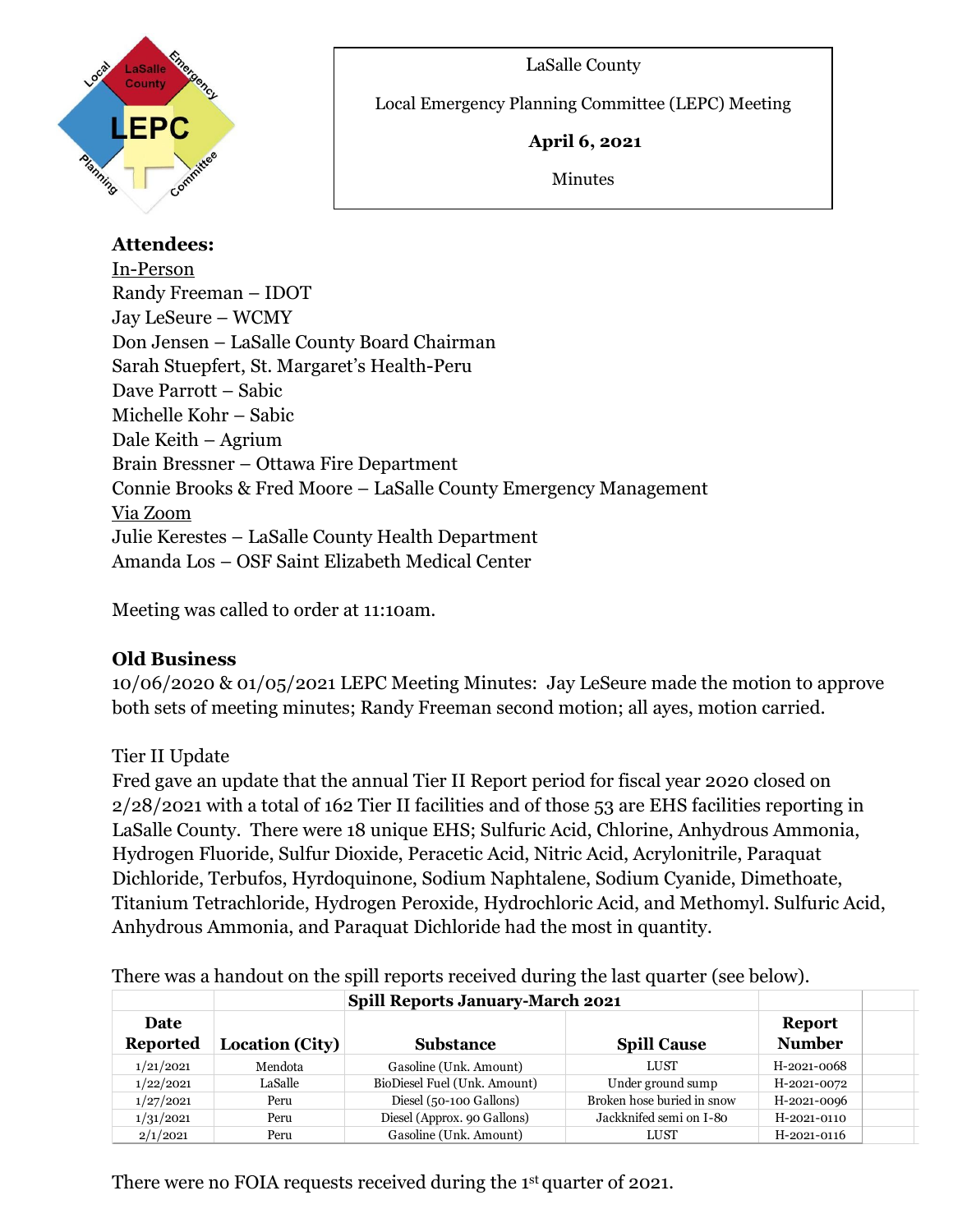Beginning 2nd year of 3year FFY 2019-2021 HMEP Grant, 80% reimbursement; to date, all submissions for reimbursement have been received.

LEPC Support Update – annual support invoices will resume in May 2021. Current account balance is \$9,334.38.

Citizen Corps

- Community Emergency Response Team (CERT) Due to COVID, no new classes have been scheduled; IL CERT Train-the-Trainer program has been turned over to the CERT Association of IL's training committee as they're developing an online version because programs continue to request it.
- Medical Reserve Corps (MRC) Julie Kerestes said there were no new updates on LaSalle County MRC.

LaSalle County Emergency Management Advisory Committee (EMAC) – has not met because of COVID, but LaSalle County EMA received approval and accolades on the FY2021 Emergency Operation Plan (EOP) that was submitted, IEMA said it was one of the best one's written; IEMA also informed Fred that they used LaSalle County's Annex L (Alternate Housing) as a template for other counties in IL. Approved EOP, is required for agency accreditation which is due May 15<sup>th</sup> in 2021.

#### **New Business**

Plant/Pipeline/LaSalle Peru Utica Community Advisory Panel (LPU CAP) Updates

- Sabic no safety issues to report, no employee or contractor reportable injuries, production is sold out, which is great news, and they're looking for production operators
- Agrium previously scheduled project suspended and unclear when it will resume, no recordable injuries to report
- Enbridge spring survey from Tampico to Joliet, no recordable injuries to report
- OSF Saint Elizabeth Medical Center trending up in COVID (+) patients; 13% increase and testing up all over the ministry
- SMH-Peru COVID admissions downward trend, testing moving to Spring Valley location, St. John's Lutheran Church in Peru will be used for coordinated vaccination clinic on Wednesdays, to make an appointment – call your primary care provider or SMH-Peru
- Health Department overall county positivity rate trending up ever so slightly, hospital COVID admissions are down, ICU COVID admissions are steady; vaccinations – public clinic on Friday, April 23rd from 11am-7pm at IVCC by appointment only, to make an appointment, go to: <https://lasallecounty.org/covid-19-vaccine-update/> 16-17 year olds can only get Pfizer vaccine and anyone 18 years up can get Moderna; Saturday clinics at the Health Dept for persons with mobility impairments; COVID testing by appointment still being done at the Health Department by calling 815-433-3366; large employers that meet IDPH criteria can be set up to get vaccine and vaccinate their own employees – in order to do that, contact Julie Kerestes or Bethanie Albrecht at the Health Dept. 815-433- 3366 to go over qualifications; all qualifications must be met by the employer to be eligible, currently on 3 have met them – Kohl's Dist. Center, Exelon, & James Hardie.